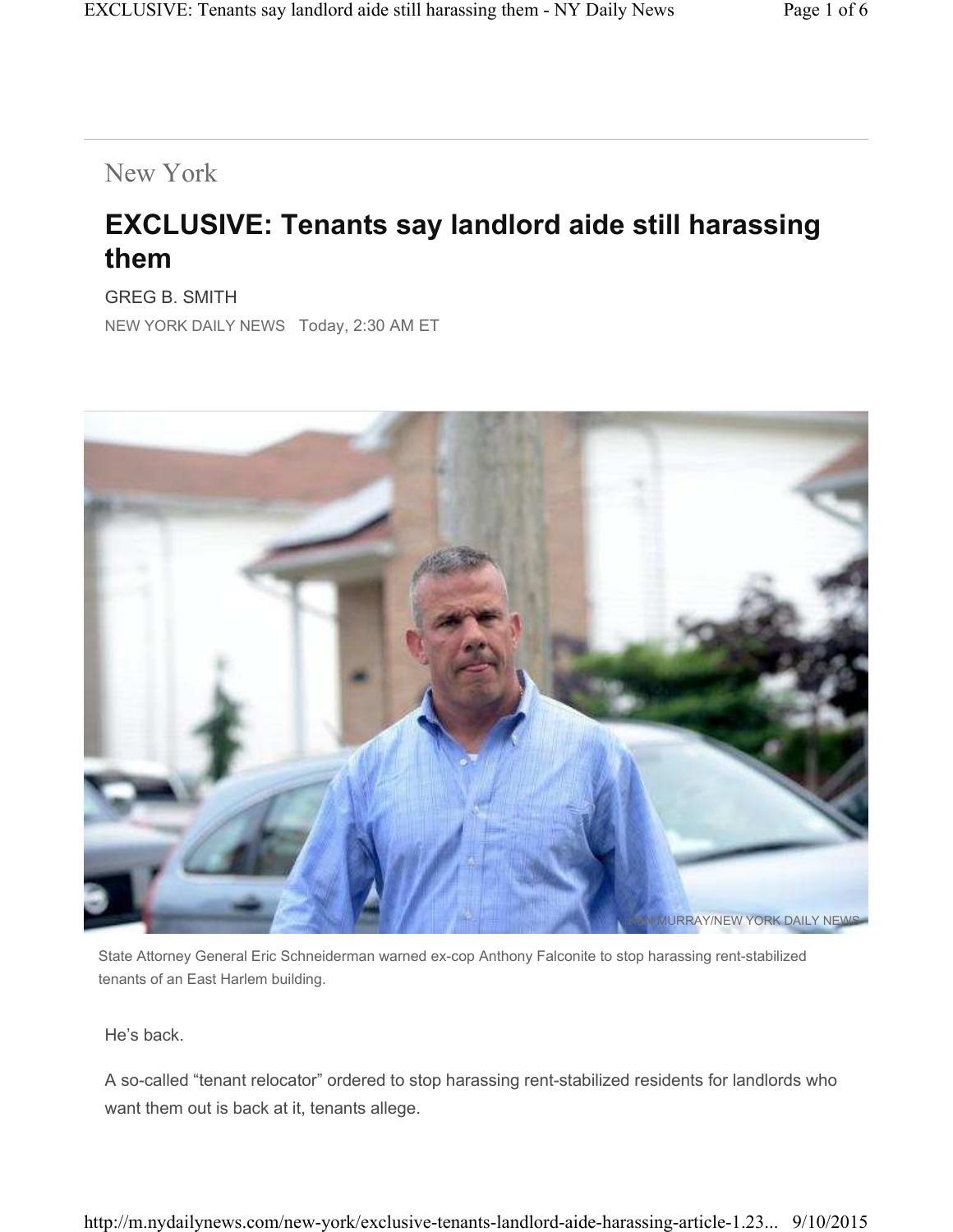A year ago, state Attorney General Eric Schneiderman warned ex-cop Anthony Falconite to stop the harassment or face penalties.

Tenants say Falconite had been barging into people's apartments, taking photos of their mail and following tenants to work in an effort to coerce them into leaving so owners could charge higher rent.

In July 2014, Schneiderman filed a "cease and desist" order against him, citing "a pattern of unlawful intimidation, deception and harassing conduct."

This week tenants at an East Harlem building say Falconite is again trying to intimidate them into taking buyouts they don't want.

The E. 108th St. building was purchased by landlord Steve Croman in August 2014, and rent stabilized tenants there say they were soon pressed to accept buyouts.

Teofilo Garcia Ayala, 35, said Falconite twice pushed his way into his family's apartment to pressure him on a buyout.